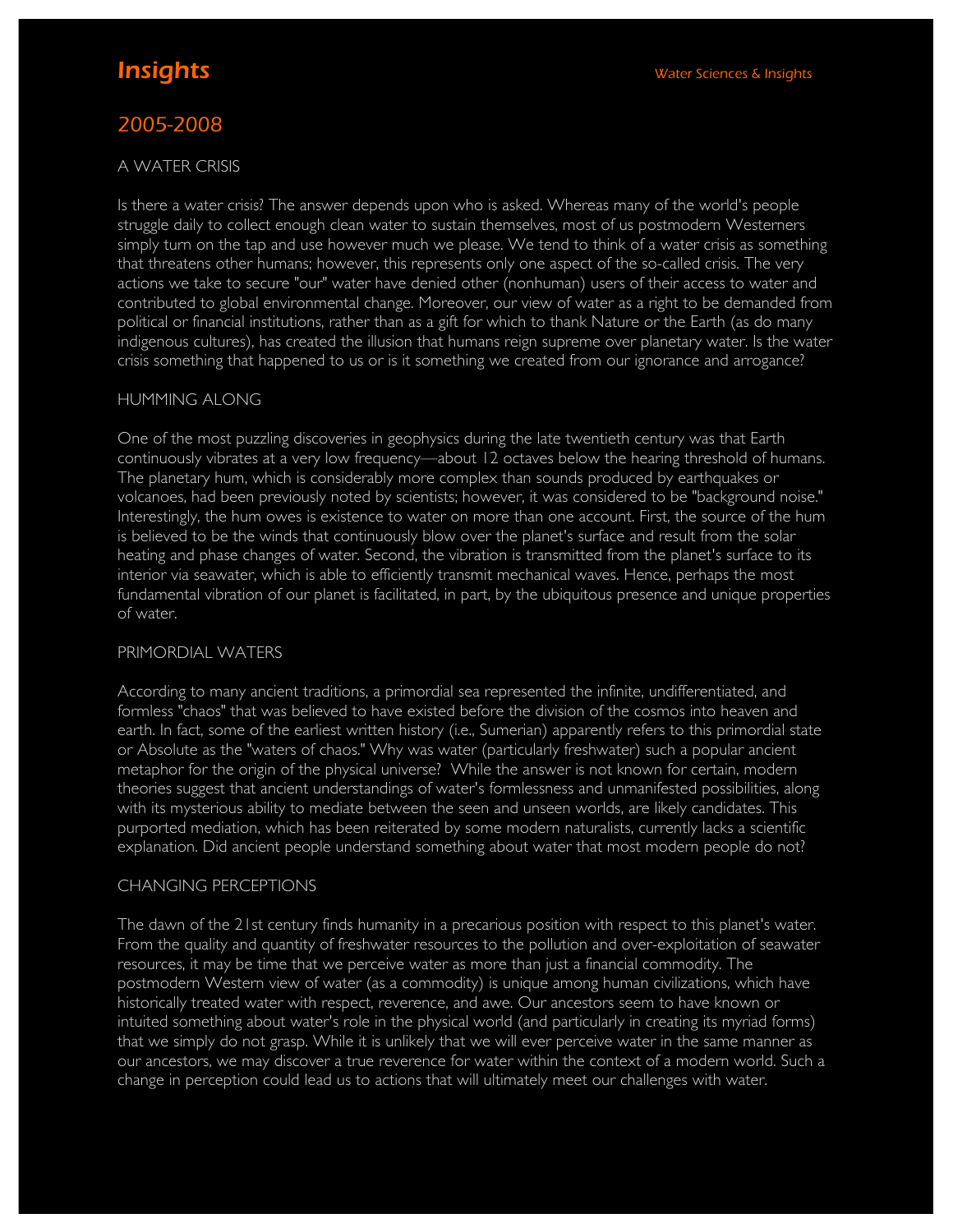# QUANTUM WEIRDNESS

It turns out that water's hydrogen-bonded molecular network is even more enigmatic and indescribable than scientists first imagined. Recall that the ultrafast dynamics of this massive and complex network permits water to exhibit its strange properties. Hydrogen bond dynamics owe their indescribability to a quantum phenomenon known as "zero-point vibrations," which are not related to the common laws of motion (i.e., kinetics), but rather to an energy that exists even after all conventional energy disappears at a temperature of absolute zero. This energy is sometimes designated as belonging to the aether or A-field, denoting a realm that contains energy (and perhaps matter) but is not part of our observable world although it does affect our observable world. It is interesting to note that many ancient descriptions of water suggest that it acts as a mediator between the seen and unseen worlds. What is water's connection to the aether?

### WATER AND ROCK

While water and rock are often considered to be mutually exclusive, the former actually plays a pivotal role in the formation and properties of the latter. Most rocks composing the crust of the Earth are produced from extensive ridges lying at the bottom of the world's oceans. The presence of water in molten rock affects its temperature and, ultimately, the thickness of the rock layer that we refer to as "solid earth." When Earth's crust is recycled (or subducted) back into in the molten core, water not only lubricates the subduction of one rock slab past another, it also travels with and influences the melting rock. Besides serving as a component of the hard rocks we commonly encounter on the planet's surface, water is also a component of the molten rock we observe only during the eruption of some volcanoes. It should be noted that water occurs as part of the hard rock's crystalline matrix and not as a separate liquid.

# ROCK AND WATER

In addition to affecting rock, water can also be affected by rock. Water's molecular structures and dynamics are obviously influenced by geologic-scale processes; however, tiny bits of rock suspended or dissolved in water (as either colloids or ions) can also transform water. Whereas ions are often detected by water's salty taste, suspended rock is usually indicated by water's cloudy appearance. Finely pulverized rock influences many of water's physical properties (i.e., surface tension), as well as the reported health of those who drink it. Some researchers have postulated that mineral colloids are able to create very small molecular clusters within water that serve to better hydrate biological cells and, thus, reduce the damage caused by aging and pollutants. Even more mysterious (and controversial) is the observation that water need not directly contact the rock to produce some of these physical and biological effects.

#### PHARM WATERS

In addition to the suite of pesticides, herbicides, industrial chemicals, and fuel components that are routinely found in freshwater ecosystems, there is a relative newcomer to the list. As a result of the Western world's addiction to prescription drugs, trace levels of bioactive substances have shown up in the rivers, lakes, and groundwater aquifers of North America and Europe. It was originally posited that these drugs, which treat everything from depression and impotence to heart disease and high cholesterol, were contributed primarily by pharmaceutical manufacturers that improperly disposed of their wastes. Now it appears that the bulk of the "drug load" is contributed by consumers who throw out or excrete these substances, which are resistant to degradation in wastewater treatment plants. Not only do these drugs adversely affect aquatic organisms, they occasionally end up in our drinking water supplies.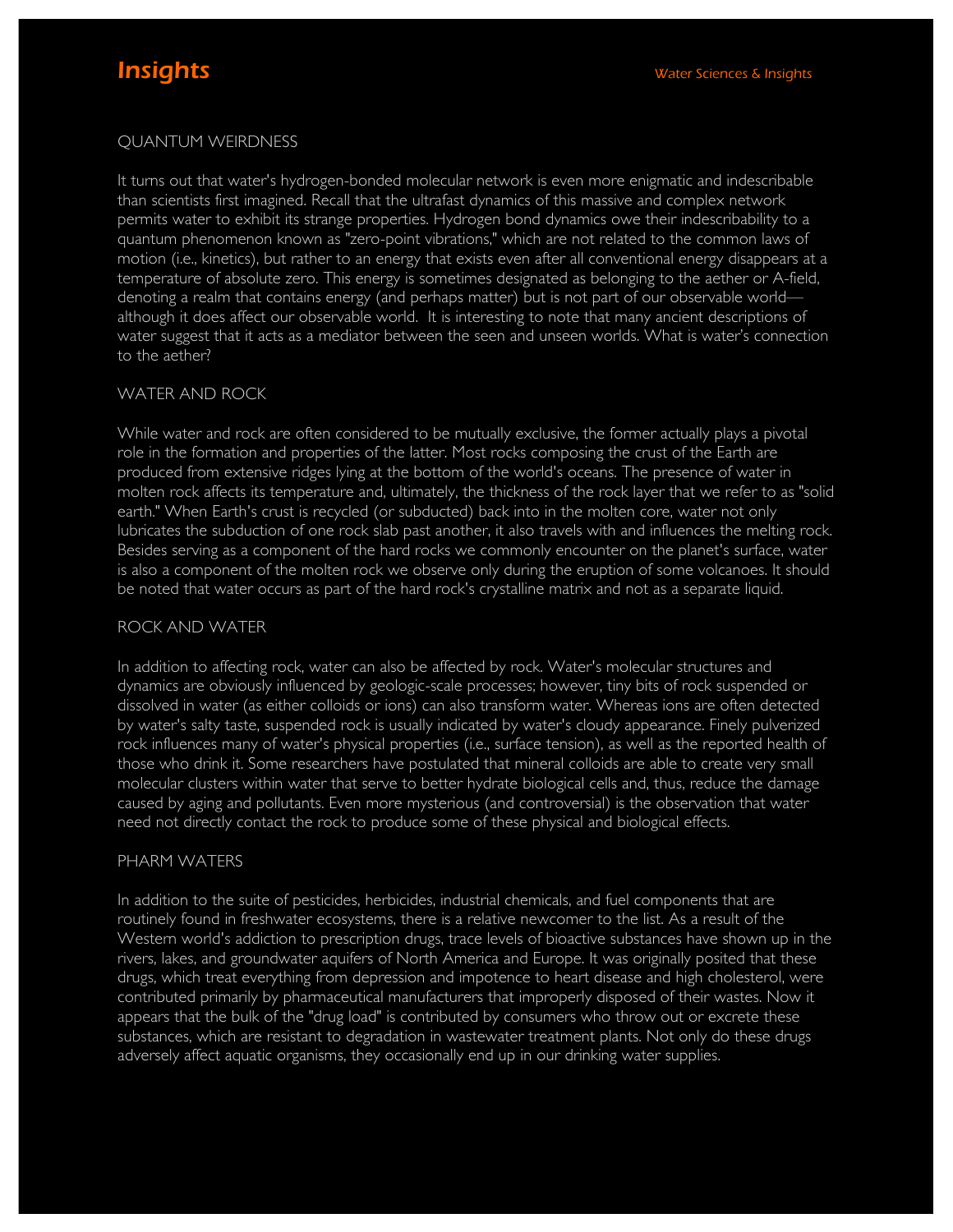# THE DEEP WATER CYCLE

Besides the familiar water cycle that includes the oceans, atmosphere, and soils, there is another global water cycle that lies deep beneath the planet's surface. Often referred to as the "deep water cycle," geologists describe the dynamics of hydrous (water-containing) silicates and of hydrogen and oxygen atoms in solid, semi-solid, and molten layers of Earth's interior. Some researchers posit that this deepwater reservoir is greater than that of surface oceans and is, in fact, what keeps the seawater volume relatively constant. As previously described, water incorporated into the mineral matrix of rocks profoundly influences events such as earthquakes and volcanoes. Speaking of earthquakes, the 2004 megaquake responsible for the Indonesian tsunami left a huge scar in the Earth's crust and mantle that has apparently "healed" faster than anticipated due to water's lessening the stress within the affected rocks.

### CHAOTIC FRACTALS

Researchers have found that water's assembly algorithms, representing the rules by which it self-organizes at all hierarchical levels, are a result of fractal-like structures. Fractals represent patterns that remain exactly the same (i.e., possess identical proportions) on different scales (e.g., microcosm and macrocosm). Fractals produced by complex systems have been traced to so-called strange attractors that are associated with chaotic behaviors, a subset of which are applicable to water's hydrogen-bonded network. Moving from microcosm to macrocosm, both the complex motions of seawater within the oceans and the flow paths of surface or ground waters within watersheds can be described by chaos and fractal patterns. Water's patterns are even displayed as basic structural properties of the biosphere, such that common flow forms (e.g., spirals, ripples) are often mimicked in the morphology of aquatic animals and plants.

#### MAKING MORE WATER

Can we simply produce more water? The answer depends on what exactly is meant by "producing" more water. There is plenty of oxygen gas in the atmosphere to create more water; however, hydrogen gas is not readily available in our environment----at least not in the required concentrations and locations. Hence, we are left to produce more usable freshwater either from unusable freshwater (e.g., currently inaccessible or polluted) or from seawater, both of which require large amounts of energy. There are a number of techniques available for capturing currently inaccessible water. Condensation is a method of converting water vapor to liquid water by cooling humid air; however, it too is energy consumptive. By contrast, practices such as permaculture, graywater usage, and rainwater harvesting have a tremendous potential to maximize water efficiency and to return us to a more "hands-on" relationship with water.

# WATER ETHICS

Have many postmodern people lost or compromised their ethics regarding water? A perceived lack of water ethics was recognized at the First World Water Forum, where the Director-General of UNESCO called for a "new attitude" on water. Unfortunately, a United Nations committee cannot simply impose water ethics, which are instead derived from people's individual and collective perceptions of water. Forcing people into an ethical relationship with water using legislation, litigation, regulation, or any other well-meaning externality has proven futile. Only when we begin to perceive water differently will we treat it differently; and it seems that an effective means of perceiving water differently is directly experiencing it in a manner that transcends its intellectual labels. Issues of water quality, scarcity, privatization, and allocation are just consequences of our perceptions, which may require a shift before any lasting solutions appear.